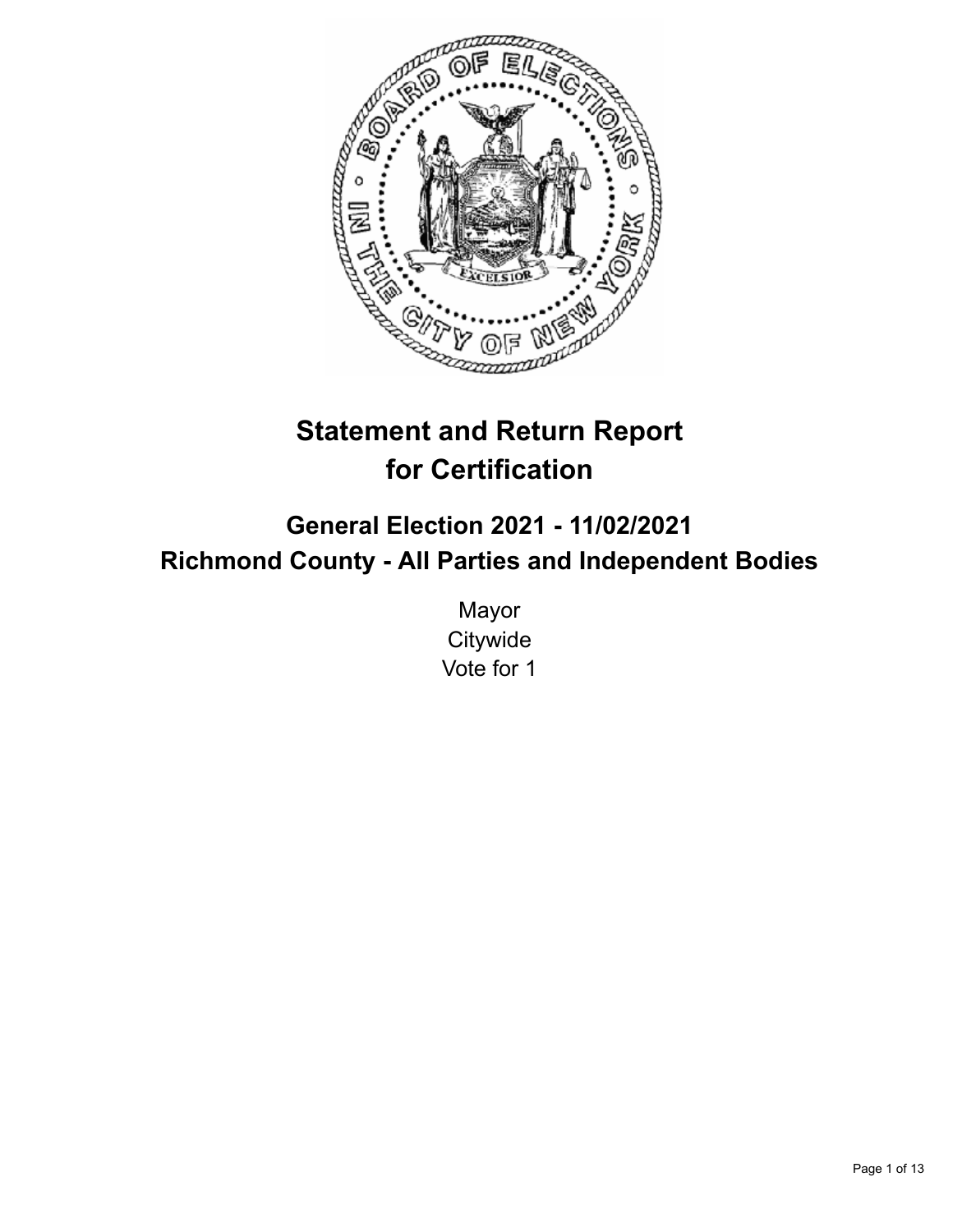

| <b>PUBLIC COUNTER</b>                                    | 21,312         |
|----------------------------------------------------------|----------------|
| MANUALLY COUNTED EMERGENCY                               | 0              |
| <b>ABSENTEE / MILITARY</b>                               | 1,312          |
| AFFIDAVIT                                                | 81             |
| <b>Total Ballots</b>                                     | 22,705         |
| Less - Inapplicable Federal/Special Presidential Ballots | 0              |
| <b>Total Applicable Ballots</b>                          | 22,705         |
| ERIC L. ADAMS (DEMOCRATIC)                               | 11,867         |
| CURTIS A. SLIWA (REPUBLICAN)                             | 9,073          |
| WILLIAM A. PEPITONE (CONSERVATIVE)                       | 554            |
| CATHERINE ROJAS (SOCIALISM & LIB)                        | 281            |
| STACEY H. PRUSSMAN (LIBERTARIAN)                         | 60             |
| FERNANDO MATEO (SAVE OUR CITY)                           | 36             |
| CURTIS A. SLIWA (INDEPENDENT)                            | 297            |
| RAJA MICHAEL FLORES (HUMANITY UNITED)                    | 29             |
| SKIBOKY STORA (OUT LAWBREAKER)                           | 3              |
| QUANDA S. FRANCIS (EMPOWERMENT)                          | 57             |
| ANDREW YANG (WRITE-IN)                                   | 1              |
| ANITA BLASI (WRITE-IN)                                   | 1              |
| ANTHONY ALEXANDER (WRITE-IN)                             | 1              |
| BILL DE BLASIO (WRITE-IN)                                | 1              |
| BLANCHE ZASAC (WRITE-IN)                                 | 1              |
| CESAR A. VARGAS (WRITE-IN)                               | 1              |
| CHINA L.M. REICHERT (WRITE-IN)                           | 1              |
| CHRIS CAMPBELL (WRITE-IN)                                | 1              |
| CHRISTINE C. QUINN (WRITE-IN)                            | 1              |
| CLAY JONES (WRITE-IN)                                    | 1              |
| DANIEL VARIS (WRITE-IN)                                  | 1              |
| DANIELLE V. DILINO (WRITE-IN)                            | 1              |
| DAVID DEBONO (WRITE-IN)                                  | 1              |
| DAVID GOLDFARD (WRITE-IN)                                | 1              |
| DONALD J. TRUMP JR. (WRITE-IN)                           | $\overline{c}$ |
| DWAYNE JOHNSON (WRITE-IN)                                | 1              |
| EDDIE L. EARHART (WRITE-IN)                              | 1              |
| JAMES DESOAO (WRITE-IN)                                  | 1              |
| JERROLD O. KAVANAGH (WRITE-IN)                           | 1              |
| JOSEPH PERCOCO (WRITE-IN)                                | 1              |
| KATHRYN A. GARCIA (WRITE-IN)                             | 20             |
| KENDAL HENRY (WRITE-IN)                                  | 1              |
| KEVIN SQUIRES (WRITE-IN)                                 | 1              |
| KILLIAN CLIFFORD (WRITE-IN)                              | 2              |
| LESTOR BLANCO (WRITE-IN)                                 | $\mathbf{1}$   |
| LETITIA A. JAMES (WRITE-IN)                              | 1              |
| MASON T. BARR (WRITE-IN)                                 | 1              |
| MAYA D. WILEY (WRITE-IN)                                 | 10             |
| OLIVIA BLASI (WRITE-IN)                                  | $\overline{2}$ |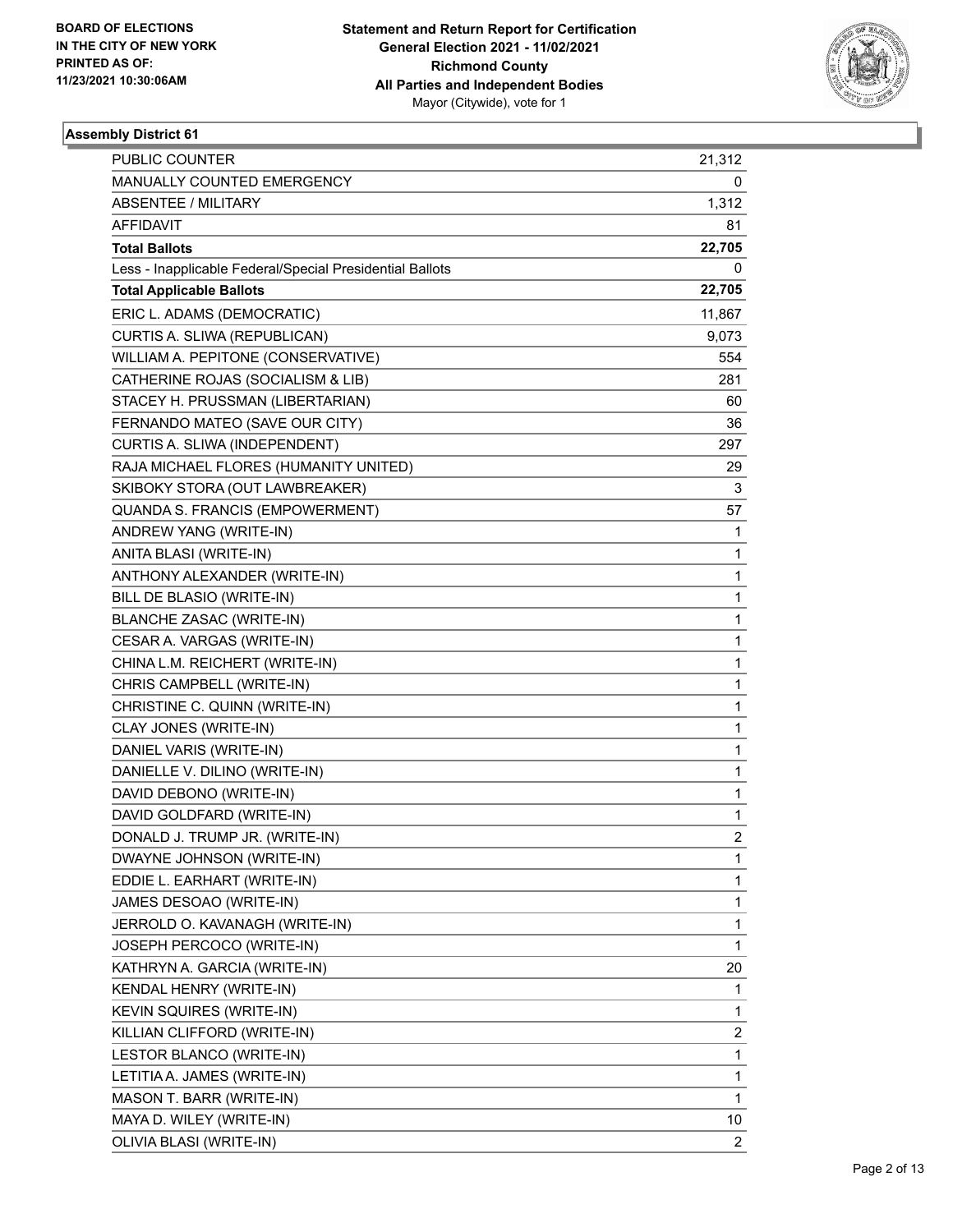

| PAPERBOY LOVE PRINCE (WRITE-IN)           |        |
|-------------------------------------------|--------|
| SCOTT M. STRINGER (WRITE-IN)              | 3      |
| THOMAS DOWNS (WRITE-IN)                   |        |
| UNATTRIBUTABLE WRITE-IN (WRITE-IN)        | 9      |
| UNCOUNTED WRITE-IN PER STATUTE (WRITE-IN) |        |
| <b>Total Votes</b>                        | 22.332 |
| Unrecorded                                | 373    |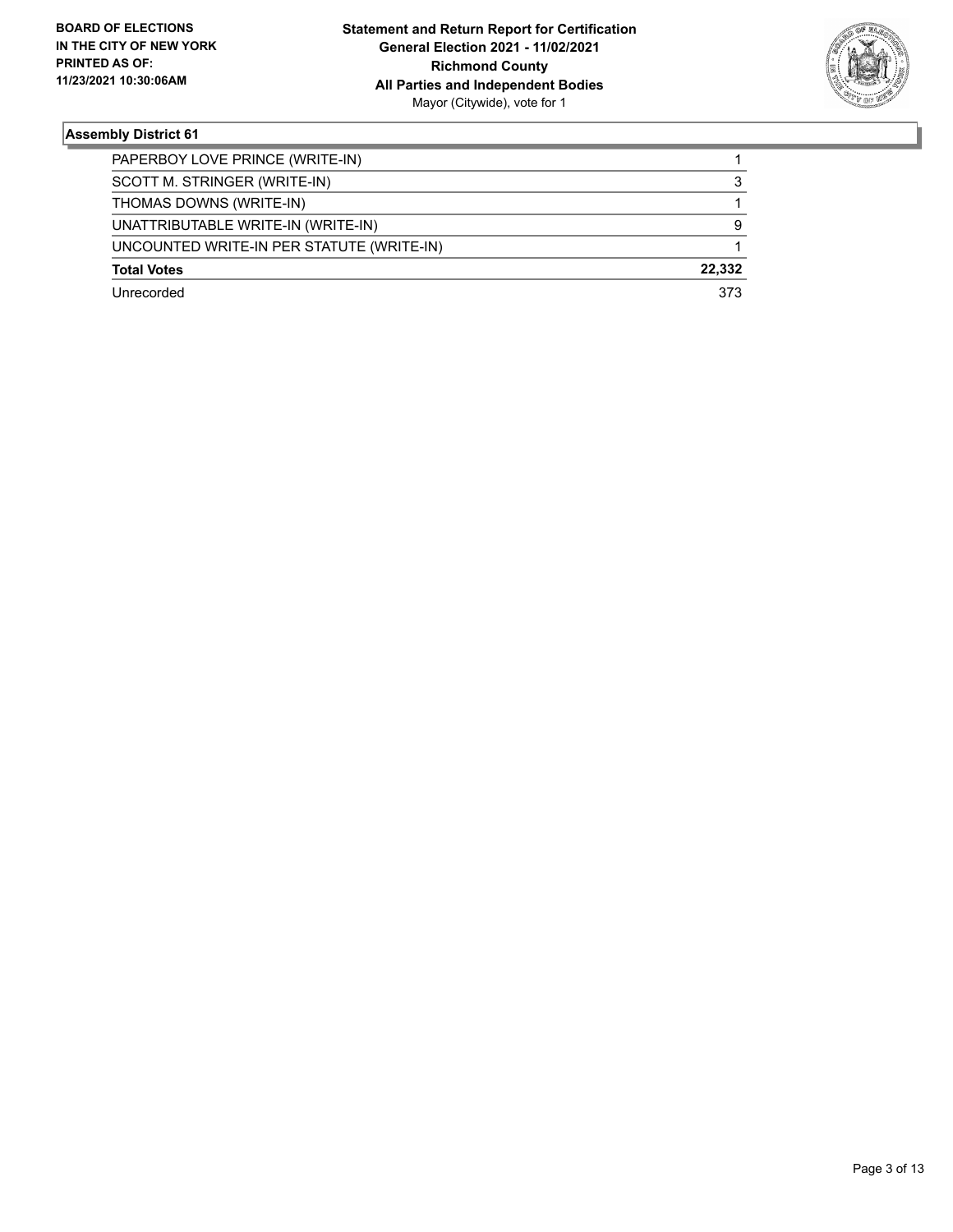

| PUBLIC COUNTER                                           | 35,072       |
|----------------------------------------------------------|--------------|
| MANUALLY COUNTED EMERGENCY                               | 2            |
| <b>ABSENTEE / MILITARY</b>                               | 1,435        |
| <b>AFFIDAVIT</b>                                         | 198          |
| <b>Total Ballots</b>                                     | 36,707       |
| Less - Inapplicable Federal/Special Presidential Ballots | 0            |
| <b>Total Applicable Ballots</b>                          | 36,707       |
| ERIC L. ADAMS (DEMOCRATIC)                               | 5,504        |
| CURTIS A. SLIWA (REPUBLICAN)                             | 28,250       |
| WILLIAM A. PEPITONE (CONSERVATIVE)                       | 1,471        |
| CATHERINE ROJAS (SOCIALISM & LIB)                        | 131          |
| STACEY H. PRUSSMAN (LIBERTARIAN)                         | 52           |
| FERNANDO MATEO (SAVE OUR CITY)                           | 48           |
| CURTIS A. SLIWA (INDEPENDENT)                            | 539          |
| RAJA MICHAEL FLORES (HUMANITY UNITED)                    | 19           |
| SKIBOKY STORA (OUT LAWBREAKER)                           | 5            |
| QUANDA S. FRANCIS (EMPOWERMENT)                          | 30           |
| AARON JUDGE (WRITE-IN)                                   | 5            |
| ANDREW YANG (WRITE-IN)                                   | 5            |
| ANTHONY J. RUSSO (WRITE-IN)                              | 1            |
| ANTONIO ANTERNUCCI (WRITE-IN)                            | $\mathbf{1}$ |
| ARTHUR KRUSCI (WRITE-IN)                                 | $\mathbf{1}$ |
| DAVE CALOKSI (WRITE-IN)                                  | 1            |
| DONALD J. TRUMP JR. (WRITE-IN)                           | $\mathbf{1}$ |
| JAKE RUSHKIN (WRITE-IN)                                  | $\mathbf{1}$ |
| KATHERYN HARRIS (WRITE-IN)                               | 1            |
| KATHLEEN HEARN (WRITE-IN)                                | $\mathbf{1}$ |
| KATHRYN A. GARCIA (WRITE-IN)                             | 4            |
| LEWIS BLACK (WRITE-IN)                                   | 1            |
| LOU TOBACCO (WRITE-IN)                                   | $\mathbf{1}$ |
| MARIA PARAMON (WRITE-IN)                                 | $\mathbf{1}$ |
| MARK S. GRIFFITH (WRITE-IN)                              | $\mathbf{1}$ |
| MAYA D. WILEY (WRITE-IN)                                 | $\mathbf{1}$ |
| MICHAEL FRANCESA (WRITE-IN)                              | 1            |
| MICHAEL R. BLOOMBERG (WRITE-IN)                          | 2            |
| MICHAEL W. REILLY JR. (WRITE-IN)                         | $\mathbf{1}$ |
| ROCCO SHIRRIPA (WRITE-IN)                                | 1            |
| RODNEY HARRISON (WRITE-IN)                               | 1            |
| RUDOLPH W. GIULIANI (WRITE-IN)                           | 1            |
| SCOTT M. STRINGER (WRITE-IN)                             | 1            |
| SHAUN DONOVAN (WRITE-IN)                                 | 1            |
| STACEY CUCUCZA (WRITE-IN)                                | $\mathbf{1}$ |
| TOM FRAHER (WRITE-IN)                                    | $\mathbf{1}$ |
| UNATTRIBUTABLE WRITE-IN (WRITE-IN)                       | 15           |
| UNCOUNTED WRITE-IN PER STATUTE (WRITE-IN)                | 2            |
| WILLIAM GAULT (WRITE-IN)                                 | $\mathbf{1}$ |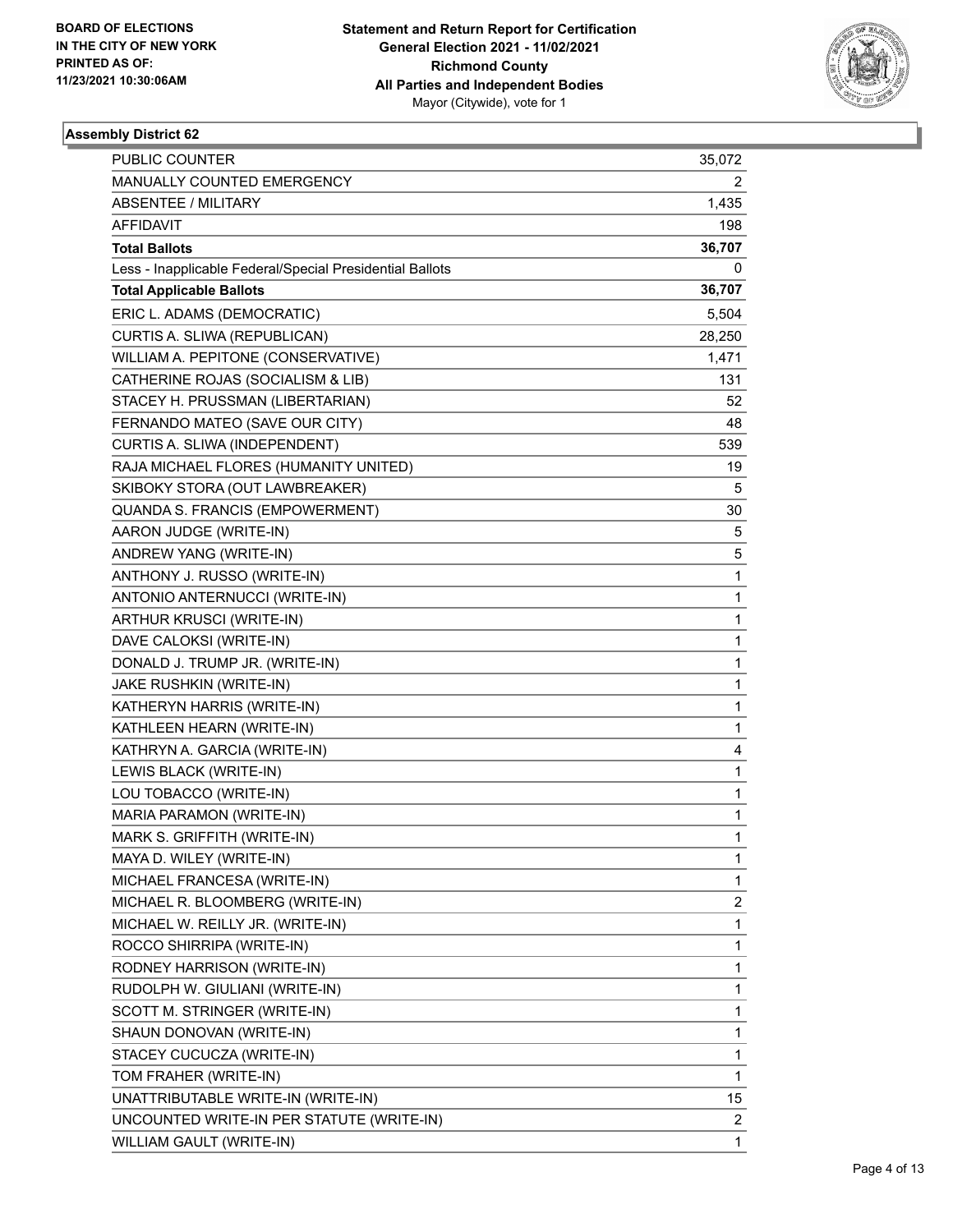

**Total Votes 36,105** 

Unrecorded 602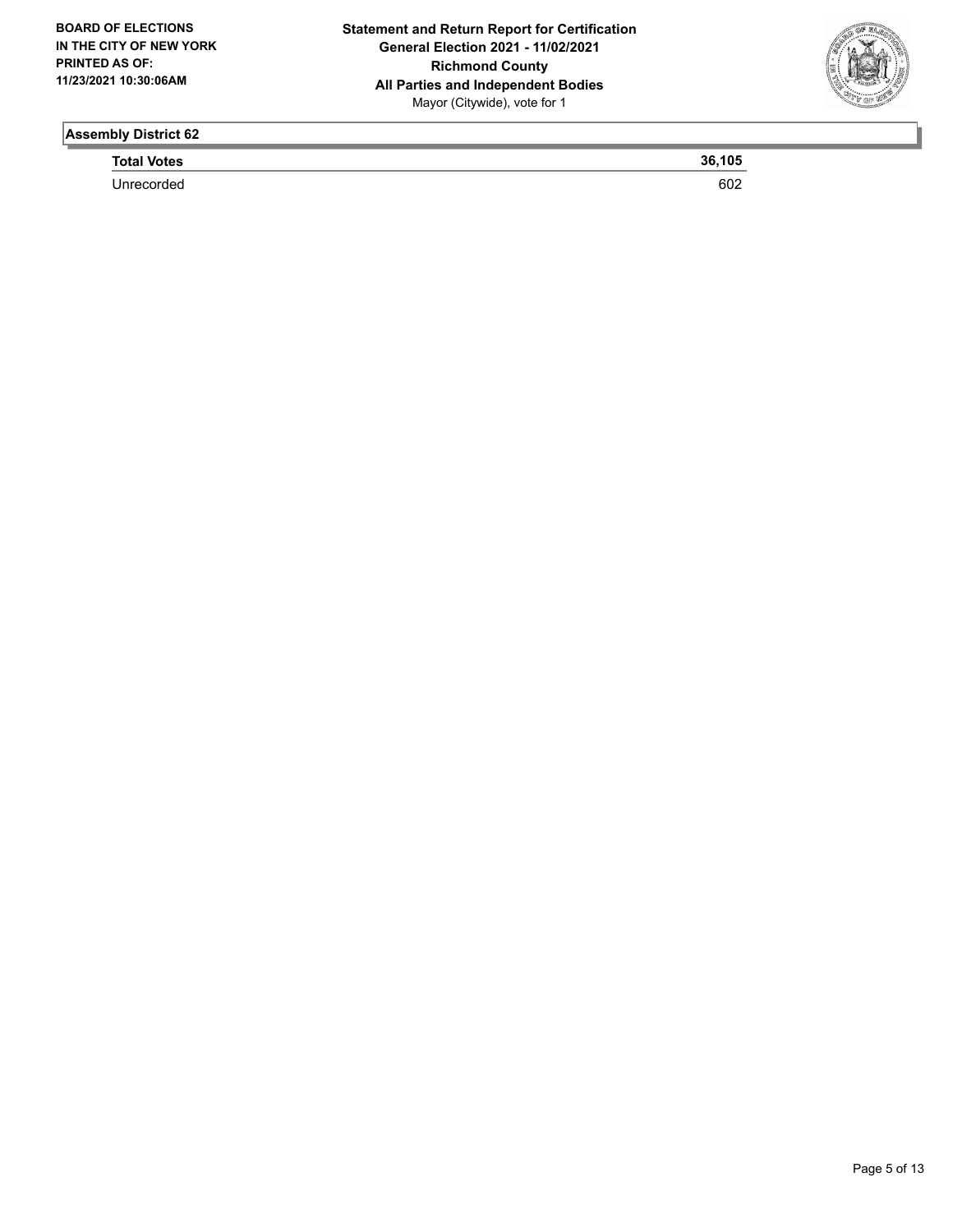

| PUBLIC COUNTER                                           | 24,967                  |
|----------------------------------------------------------|-------------------------|
| MANUALLY COUNTED EMERGENCY                               | 0                       |
| <b>ABSENTEE / MILITARY</b>                               | 1,484                   |
| AFFIDAVIT                                                | 94                      |
| <b>Total Ballots</b>                                     | 26,545                  |
| Less - Inapplicable Federal/Special Presidential Ballots | 0                       |
| <b>Total Applicable Ballots</b>                          | 26,545                  |
| ERIC L. ADAMS (DEMOCRATIC)                               | 8,263                   |
| CURTIS A. SLIWA (REPUBLICAN)                             | 16,274                  |
| WILLIAM A. PEPITONE (CONSERVATIVE)                       | 806                     |
| CATHERINE ROJAS (SOCIALISM & LIB)                        | 179                     |
| STACEY H. PRUSSMAN (LIBERTARIAN)                         | 52                      |
| FERNANDO MATEO (SAVE OUR CITY)                           | 40                      |
| CURTIS A. SLIWA (INDEPENDENT)                            | 340                     |
| RAJA MICHAEL FLORES (HUMANITY UNITED)                    | 22                      |
| SKIBOKY STORA (OUT LAWBREAKER)                           | 4                       |
| QUANDA S. FRANCIS (EMPOWERMENT)                          | 34                      |
| ANDREW YANG (WRITE-IN)                                   | 4                       |
| ANTHONY PIZIRUSSO (WRITE-IN)                             | 1                       |
| ARIANA GRANDE-BUTERA (WRITE-IN)                          | 1                       |
| CARMINE MANFREDI (WRITE-IN)                              | 1                       |
| CESAR A. VARGAS (WRITE-IN)                               | 1                       |
| CLARA PARK (WRITE-IN)                                    | 1                       |
| DEBORAH L. ROSE (WRITE-IN)                               | $\overline{2}$          |
| DONALD J. TRUMP JR. (WRITE-IN)                           | 6                       |
| DOROTHY FOX (WRITE-IN)                                   | 1                       |
| ERIC ULRICH (WRITE-IN)                                   | 1                       |
| GARY M. GLESSING (WRITE-IN)                              | 1                       |
| GUY A. D'ANTONI (WRITE-IN)                               | 1                       |
| HAL PHILLIPS (WRITE-IN)                                  | 1                       |
| JOHN ALIO (WRITE-IN)                                     | 1                       |
| KATHRYN A. GARCIA (WRITE-IN)                             | $\overline{7}$          |
| KEVIN CARROLL (WRITE-IN)                                 | 1                       |
| KONI LEMEL (WRITE-IN)                                    | 1                       |
| LAWRENCE NICASTRO (WRITE-IN)                             | 1                       |
| LUCY VAN PELT (WRITE-IN)                                 | 1                       |
| MAX N. ROSE (WRITE-IN)                                   | 1                       |
| MAYA D. WILEY (WRITE-IN)                                 | 3                       |
| MICHAEL J. CUSICK (WRITE-IN)                             | $\overline{a}$          |
| MICHAEL R. BLOOMBERG (WRITE-IN)                          | 4                       |
| MILDRED ECKART (WRITE-IN)                                | $\overline{\mathbf{c}}$ |
| PAMELA CORMICA (WRITE-IN)                                | 1                       |
| RANDY KAMINSKY (WRITE-IN)                                | 1                       |
| RUDOLPH W. GIULIANI (WRITE-IN)                           | 1                       |
| RYAN DALTON (WRITE-IN)                                   | 1                       |
| SCOTT M. STRINGER (WRITE-IN)                             | 3                       |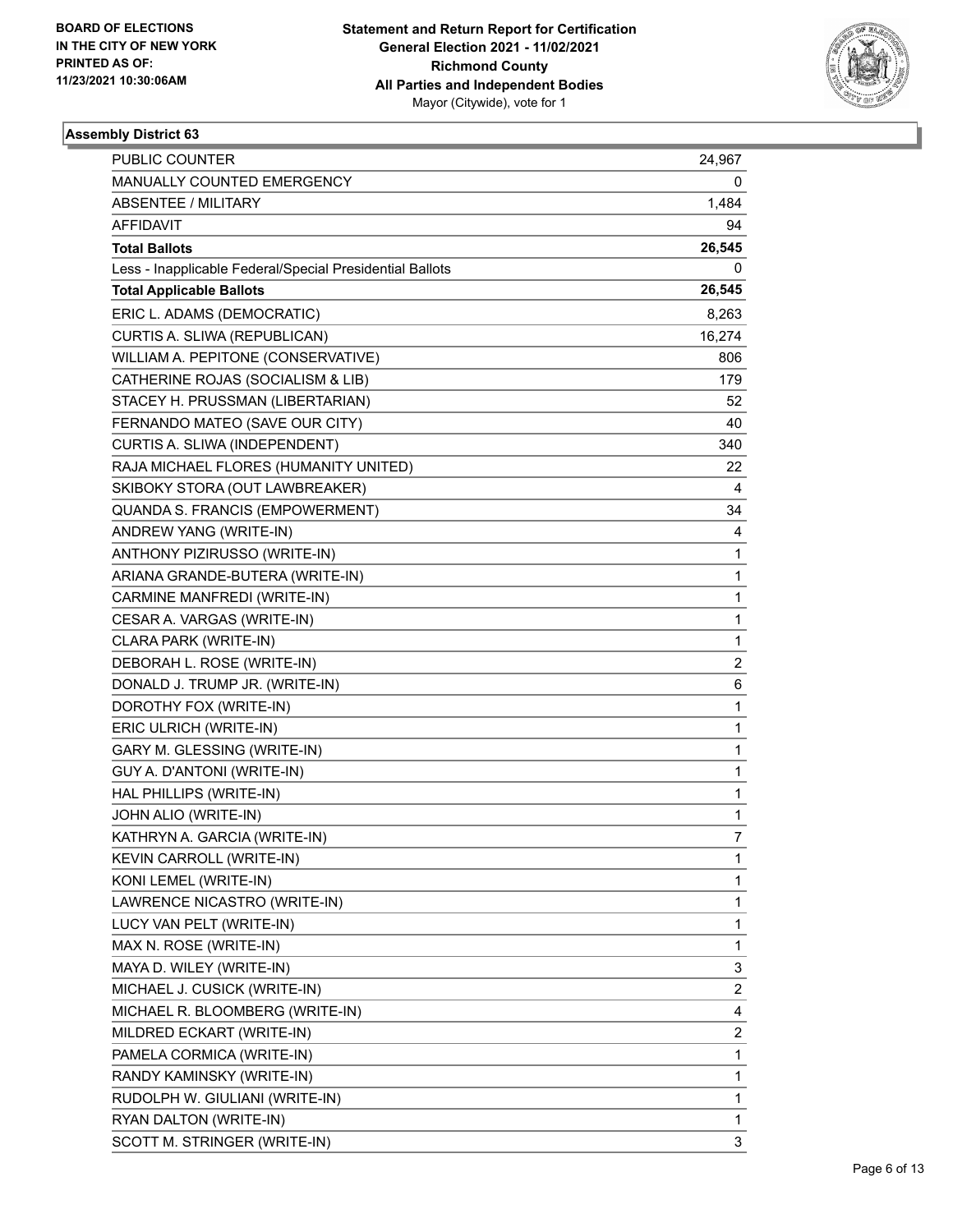

| SHLOMA FRIEDMAN (WRITE-IN)                |        |
|-------------------------------------------|--------|
| STEVEN MATTEO (WRITE-IN)                  | 2      |
| UNATTRIBUTABLE WRITE-IN (WRITE-IN)        | 9      |
| UNCOUNTED WRITE-IN PER STATUTE (WRITE-IN) | 3      |
| USHER ZELIG BILLER (WRITE-IN)             |        |
| WARREN WILHELM JR. (WRITE-IN)             |        |
| WILLIAM A. ESSEK SR. (WRITE-IN)           |        |
| <b>Total Votes</b>                        | 26,085 |
| Unrecorded                                | 460    |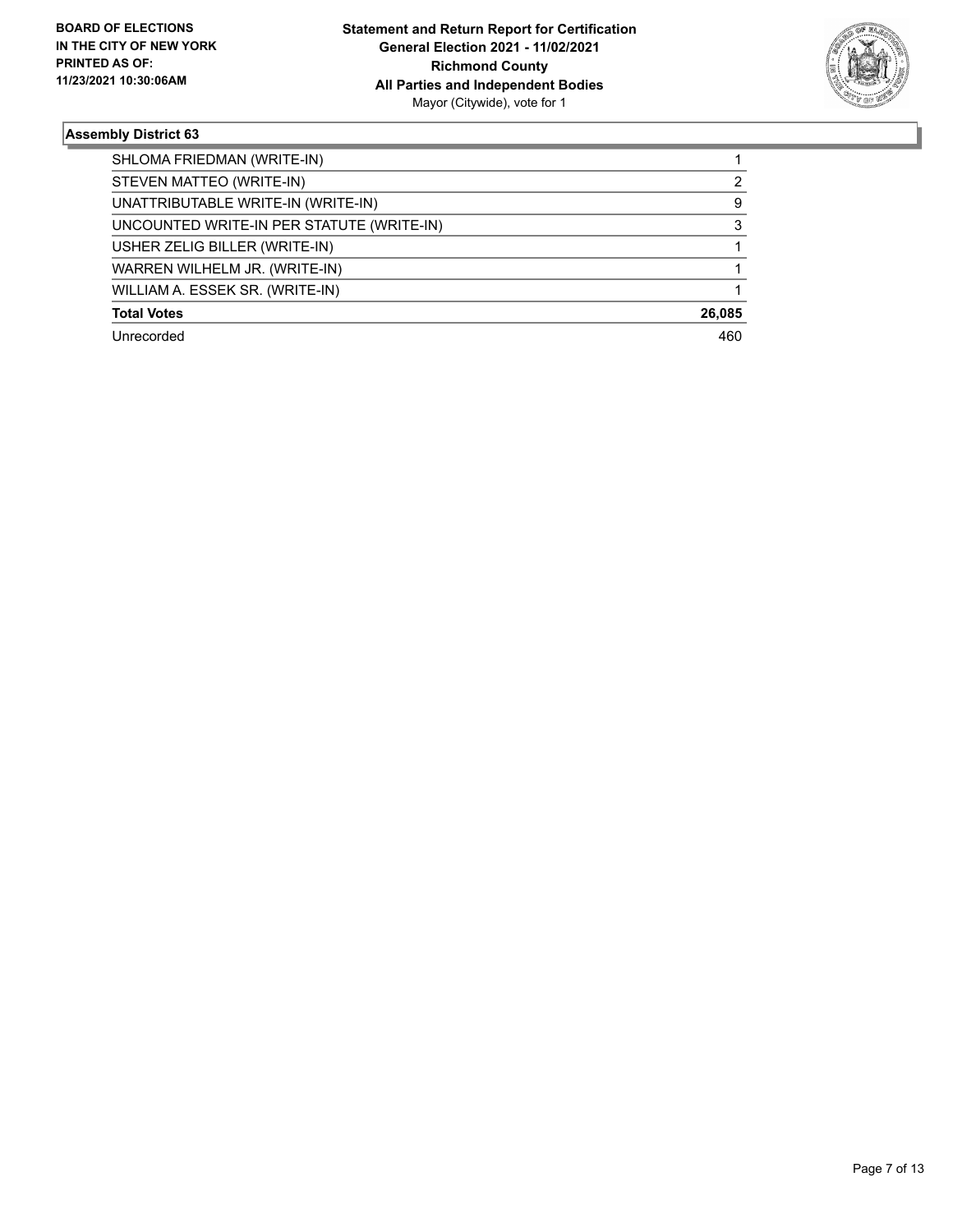

| PUBLIC COUNTER                                           | 20,097                  |
|----------------------------------------------------------|-------------------------|
| MANUALLY COUNTED EMERGENCY                               | 0                       |
| <b>ABSENTEE / MILITARY</b>                               | 1,019                   |
| AFFIDAVIT                                                | 90                      |
| <b>Total Ballots</b>                                     | 21,206                  |
| Less - Inapplicable Federal/Special Presidential Ballots | 0                       |
| <b>Total Applicable Ballots</b>                          | 21,206                  |
| ERIC L. ADAMS (DEMOCRATIC)                               | 4,592                   |
| CURTIS A. SLIWA (REPUBLICAN)                             | 14,844                  |
| WILLIAM A. PEPITONE (CONSERVATIVE)                       | 740                     |
| CATHERINE ROJAS (SOCIALISM & LIB)                        | 149                     |
| STACEY H. PRUSSMAN (LIBERTARIAN)                         | 56                      |
| FERNANDO MATEO (SAVE OUR CITY)                           | 32                      |
| CURTIS A. SLIWA (INDEPENDENT)                            | 307                     |
| RAJA MICHAEL FLORES (HUMANITY UNITED)                    | 14                      |
| SKIBOKY STORA (OUT LAWBREAKER)                           | 6                       |
| QUANDA S. FRANCIS (EMPOWERMENT)                          | 30                      |
| ANDREW CUOMO (WRITE-IN)                                  | 1                       |
| ANTHONY RAIOLA (WRITE-IN)                                | 1                       |
| CHRISTINA PERLONGO (WRITE-IN)                            | 1                       |
| DARRYL STRAWBERRY (WRITE-IN)                             | 1                       |
| DAVID JOSEPH SLATER, III (WRITE-IN)                      | 1                       |
| DONALD J. TRUMP JR. (WRITE-IN)                           | 1                       |
| DOUGLAS MOLLIN (WRITE-IN)                                | 1                       |
| DRE CAMINITI (WRITE-IN)                                  | 1                       |
| <b>GAVIN NEWSOME (WRITE-IN)</b>                          | 1                       |
| KATHRYN A. GARCIA (WRITE-IN)                             | 8                       |
| KEITH RICHARDS (WRITE-IN)                                | 1                       |
| LISA PALMA-MCSHERRY (WRITE-IN)                           | 1                       |
| MANAR DALWEETH (WRITE-IN)                                | 1                       |
| MARIETTA CANNING (WRITE-IN)                              | $\overline{\mathbf{c}}$ |
| MAYA D. WILEY (WRITE-IN)                                 | $\mathbf{1}$            |
| MICHAEL E. MCMAHON (WRITE-IN)                            | 1                       |
| MICHAEL R. BLOOMBERG (WRITE-IN)                          | 1                       |
| MICK JAGGER (WRITE-IN)                                   | 1                       |
| ROBERT A. ZIMMERMAN (WRITE-IN)                           | 1                       |
| ROSA LUXEMBERG (WRITE-IN)                                | 1                       |
| SAL ALBANESE (WRITE-IN)                                  | 2                       |
| SERGEI PEROTINE (WRITE-IN)                               | 1                       |
| STEVEN MATTEO (WRITE-IN)                                 | 1                       |
| TERESA HALBREHDER (WRITE-IN)                             | 1                       |
| THOMAS COCOZZA JR. (WRITE-IN)                            | 1                       |
| THOMAS J. REILLY (WRITE-IN)                              | 1                       |
| TIMOTHY PAVLACKA (WRITE-IN)                              | 1                       |
| UNATTRIBUTABLE WRITE-IN (WRITE-IN)                       | 3                       |
| UNCOUNTED WRITE-IN PER STATUTE (WRITE-IN)                | $\overline{2}$          |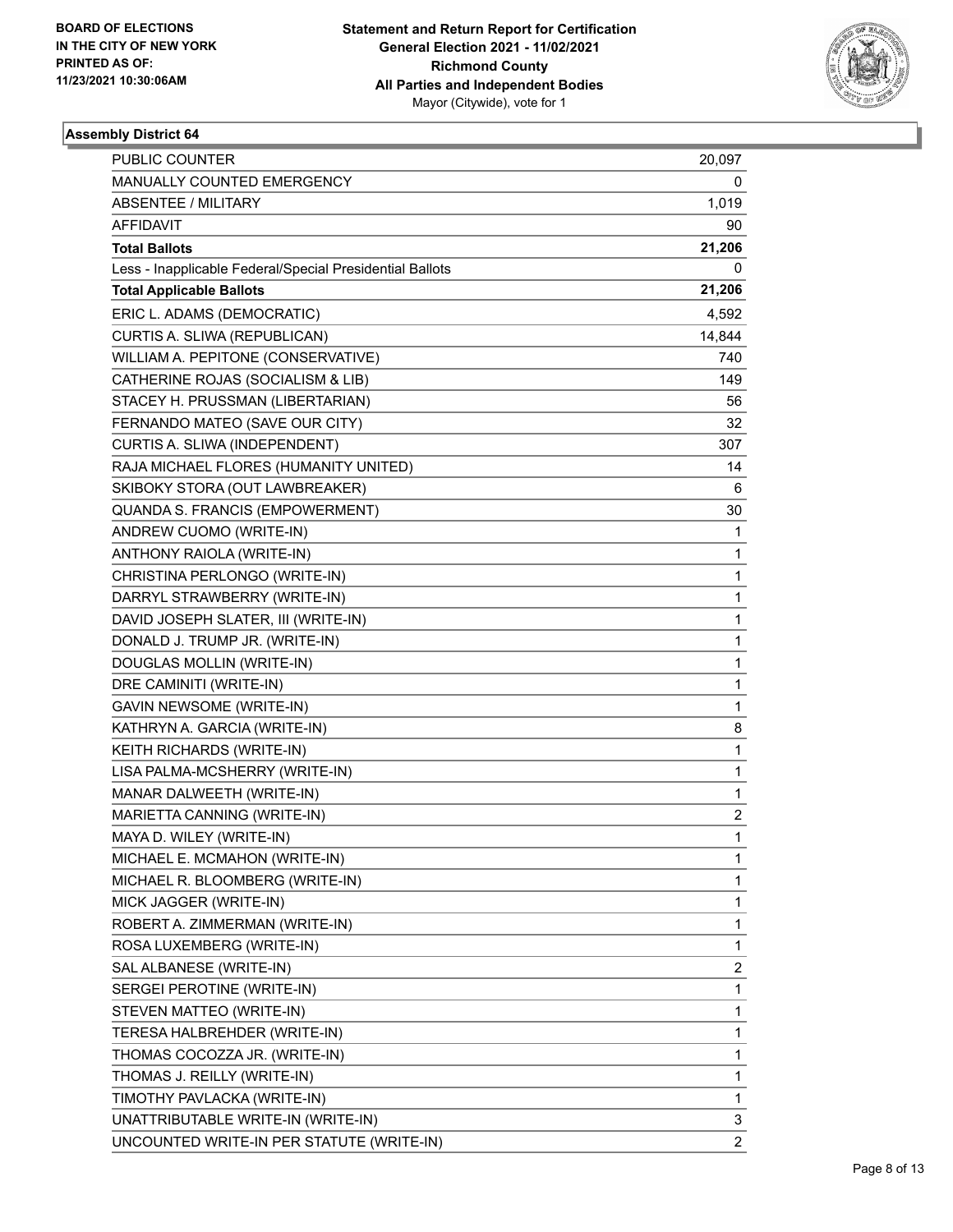

| WILLIAM GRANDNER (WRITE-IN) |        |
|-----------------------------|--------|
| <b>Total Votes</b>          | 20.812 |
| Unrecorded                  | 394    |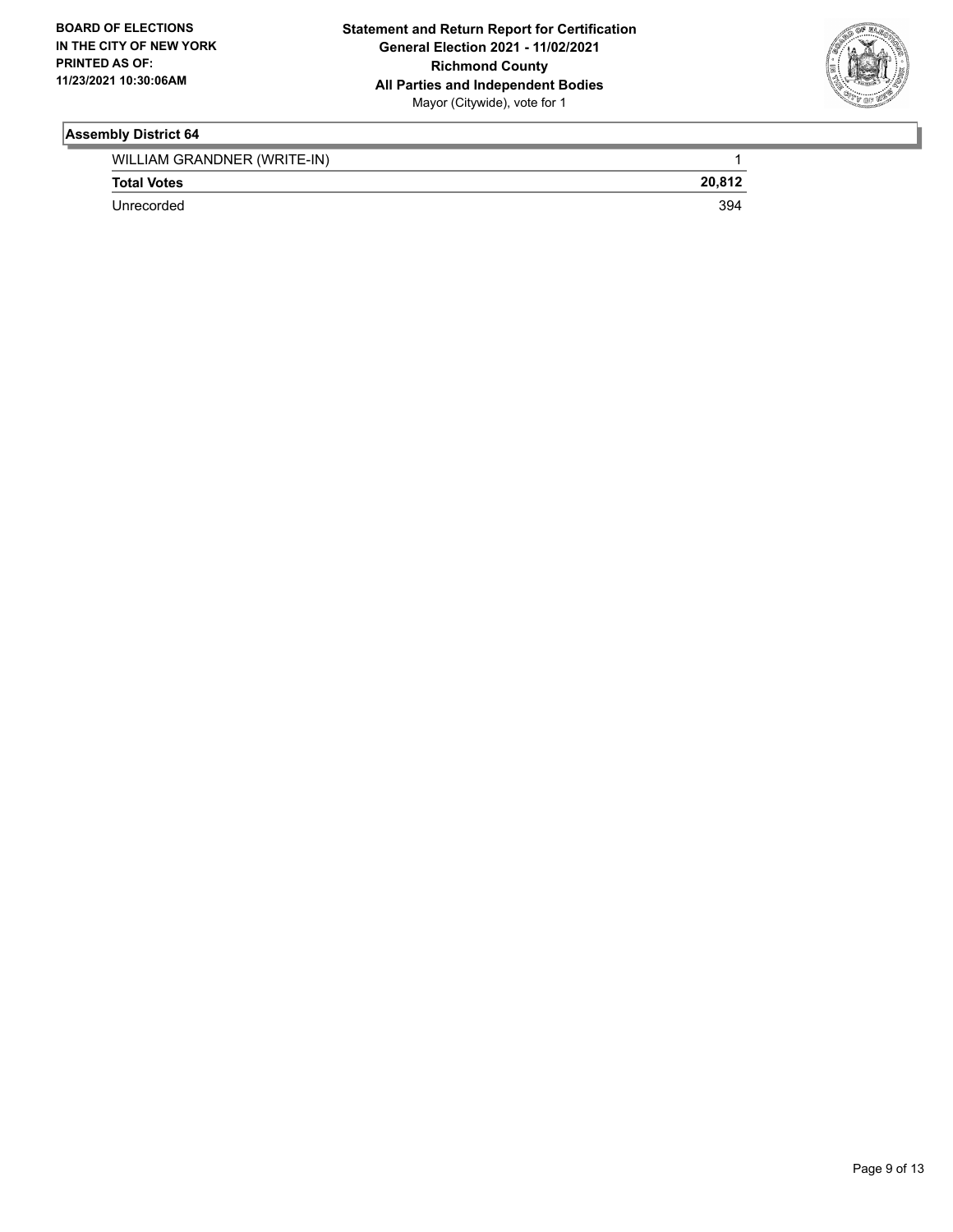

## **Total for Mayor (Citywide) - Richmond County**

| PUBLIC COUNTER                                           | 101,448        |
|----------------------------------------------------------|----------------|
| MANUALLY COUNTED EMERGENCY                               | 2.             |
| <b>ABSENTEE / MILITARY</b>                               | 5,250          |
| AFFIDAVIT                                                | 463            |
| <b>Total Ballots</b>                                     | 107,163        |
| Less - Inapplicable Federal/Special Presidential Ballots | 0              |
| <b>Total Applicable Ballots</b>                          | 107,163        |
| ERIC L. ADAMS (DEMOCRATIC)                               | 30,226         |
| CURTIS A. SLIWA (REPUBLICAN)                             | 68,441         |
| WILLIAM A. PEPITONE (CONSERVATIVE)                       | 3,571          |
| CATHERINE ROJAS (SOCIALISM & LIB)                        | 740            |
| STACEY H. PRUSSMAN (LIBERTARIAN)                         | 220            |
| FERNANDO MATEO (SAVE OUR CITY)                           | 156            |
| CURTIS A. SLIWA (INDEPENDENT)                            | 1,483          |
| RAJA MICHAEL FLORES (HUMANITY UNITED)                    | 84             |
| SKIBOKY STORA (OUT LAWBREAKER)                           | 18             |
| QUANDA S. FRANCIS (EMPOWERMENT)                          | 151            |
| AARON JUDGE (WRITE-IN)                                   | 5              |
| ANDREW CUOMO (WRITE-IN)                                  | 1              |
| ANDREW YANG (WRITE-IN)                                   | 10             |
| ANITA BLASI (WRITE-IN)                                   | 1              |
| ANTHONY ALEXANDER (WRITE-IN)                             | $\mathbf{1}$   |
| ANTHONY J. RUSSO (WRITE-IN)                              | 1              |
| ANTHONY PIZIRUSSO (WRITE-IN)                             | 1              |
| ANTHONY RAIOLA (WRITE-IN)                                | $\mathbf{1}$   |
| ANTONIO ANTERNUCCI (WRITE-IN)                            | 1              |
| ARIANA GRANDE-BUTERA (WRITE-IN)                          | $\mathbf{1}$   |
| ARTHUR KRUSCI (WRITE-IN)                                 | $\mathbf{1}$   |
| BILL DE BLASIO (WRITE-IN)                                | 1              |
| <b>BLANCHE ZASAC (WRITE-IN)</b>                          | 1              |
| CARMINE MANFREDI (WRITE-IN)                              | 1              |
| CESAR A. VARGAS (WRITE-IN)                               | $\overline{2}$ |
| CHINA L.M. REICHERT (WRITE-IN)                           | 1              |
| CHRIS CAMPBELL (WRITE-IN)                                | 1              |
| CHRISTINA PERLONGO (WRITE-IN)                            | 1              |
| CHRISTINE C. QUINN (WRITE-IN)                            | 1              |
| CLARA PARK (WRITE-IN)                                    | 1              |
| CLAY JONES (WRITE-IN)                                    | 1              |
| DANIEL VARIS (WRITE-IN)                                  | 1              |
| DANIELLE V. DILINO (WRITE-IN)                            | 1              |
| DARRYL STRAWBERRY (WRITE-IN)                             | 1              |
| DAVE CALOKSI (WRITE-IN)                                  | 1              |
| DAVID DEBONO (WRITE-IN)                                  | 1              |
| DAVID GOLDFARD (WRITE-IN)                                | 1              |
| DAVID JOSEPH SLATER, III (WRITE-IN)                      | 1              |
| DEBORAH L. ROSE (WRITE-IN)                               | 2              |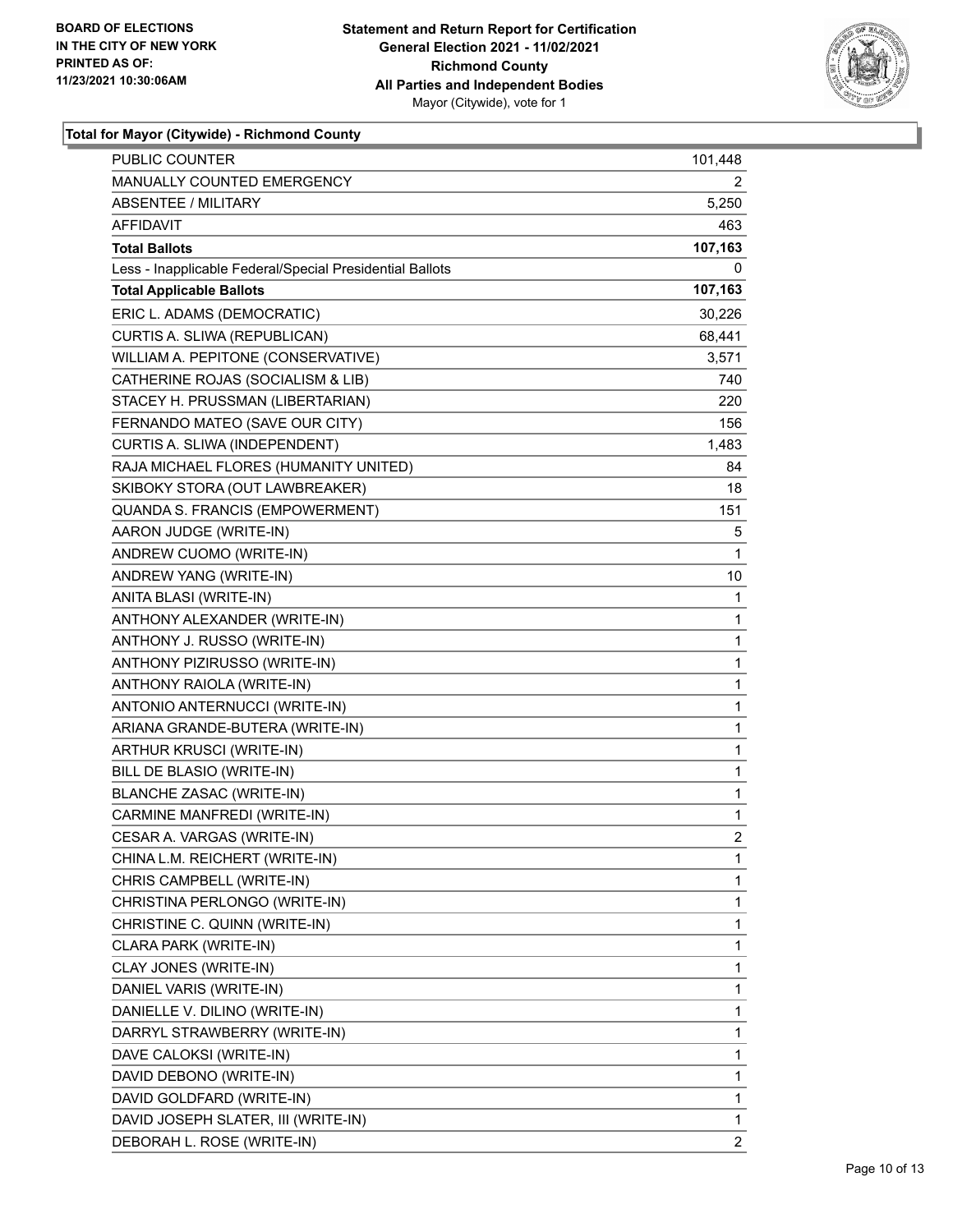

## **Total for Mayor (Citywide) - Richmond County**

| DONALD J. TRUMP JR. (WRITE-IN)   | 10             |
|----------------------------------|----------------|
| DOROTHY FOX (WRITE-IN)           | 1              |
| DOUGLAS MOLLIN (WRITE-IN)        | 1              |
| DRE CAMINITI (WRITE-IN)          | 1              |
| DWAYNE JOHNSON (WRITE-IN)        | 1              |
| EDDIE L. EARHART (WRITE-IN)      | 1              |
| ERIC ULRICH (WRITE-IN)           | 1              |
| GARY M. GLESSING (WRITE-IN)      | 1              |
| GAVIN NEWSOME (WRITE-IN)         | 1              |
| GUY A. D'ANTONI (WRITE-IN)       | 1              |
| HAL PHILLIPS (WRITE-IN)          | 1              |
| JAKE RUSHKIN (WRITE-IN)          | 1              |
| JAMES DESOAO (WRITE-IN)          | 1              |
| JERROLD O. KAVANAGH (WRITE-IN)   | 1              |
| JOHN ALIO (WRITE-IN)             | 1              |
| JOSEPH PERCOCO (WRITE-IN)        | 1              |
| KATHERYN HARRIS (WRITE-IN)       | 1              |
| KATHLEEN HEARN (WRITE-IN)        | 1              |
| KATHRYN A. GARCIA (WRITE-IN)     | 39             |
| KEITH RICHARDS (WRITE-IN)        | 1              |
| KENDAL HENRY (WRITE-IN)          | 1              |
| KEVIN CARROLL (WRITE-IN)         | 1              |
| KEVIN SQUIRES (WRITE-IN)         | 1              |
| KILLIAN CLIFFORD (WRITE-IN)      | 2              |
| KONI LEMEL (WRITE-IN)            | 1              |
| LAWRENCE NICASTRO (WRITE-IN)     | 1              |
| LESTOR BLANCO (WRITE-IN)         | 1              |
| LETITIA A. JAMES (WRITE-IN)      | 1              |
| LEWIS BLACK (WRITE-IN)           | 1              |
| LISA PALMA-MCSHERRY (WRITE-IN)   | 1              |
| LOU TOBACCO (WRITE-IN)           | 1              |
| LUCY VAN PELT (WRITE-IN)         | 1              |
| MANAR DALWEETH (WRITE-IN)        | 1              |
| MARIA PARAMON (WRITE-IN)         | 1              |
| MARIETTA CANNING (WRITE-IN)      | 2              |
| MARK S. GRIFFITH (WRITE-IN)      | 1              |
| MASON T. BARR (WRITE-IN)         | 1              |
| MAX N. ROSE (WRITE-IN)           | 1              |
| MAYA D. WILEY (WRITE-IN)         | 15             |
| MICHAEL E. MCMAHON (WRITE-IN)    | 1              |
| MICHAEL FRANCESA (WRITE-IN)      | 1              |
| MICHAEL J. CUSICK (WRITE-IN)     | 2              |
| MICHAEL R. BLOOMBERG (WRITE-IN)  | 7              |
| MICHAEL W. REILLY JR. (WRITE-IN) | 1              |
| MICK JAGGER (WRITE-IN)           | 1              |
| MILDRED ECKART (WRITE-IN)        | $\overline{2}$ |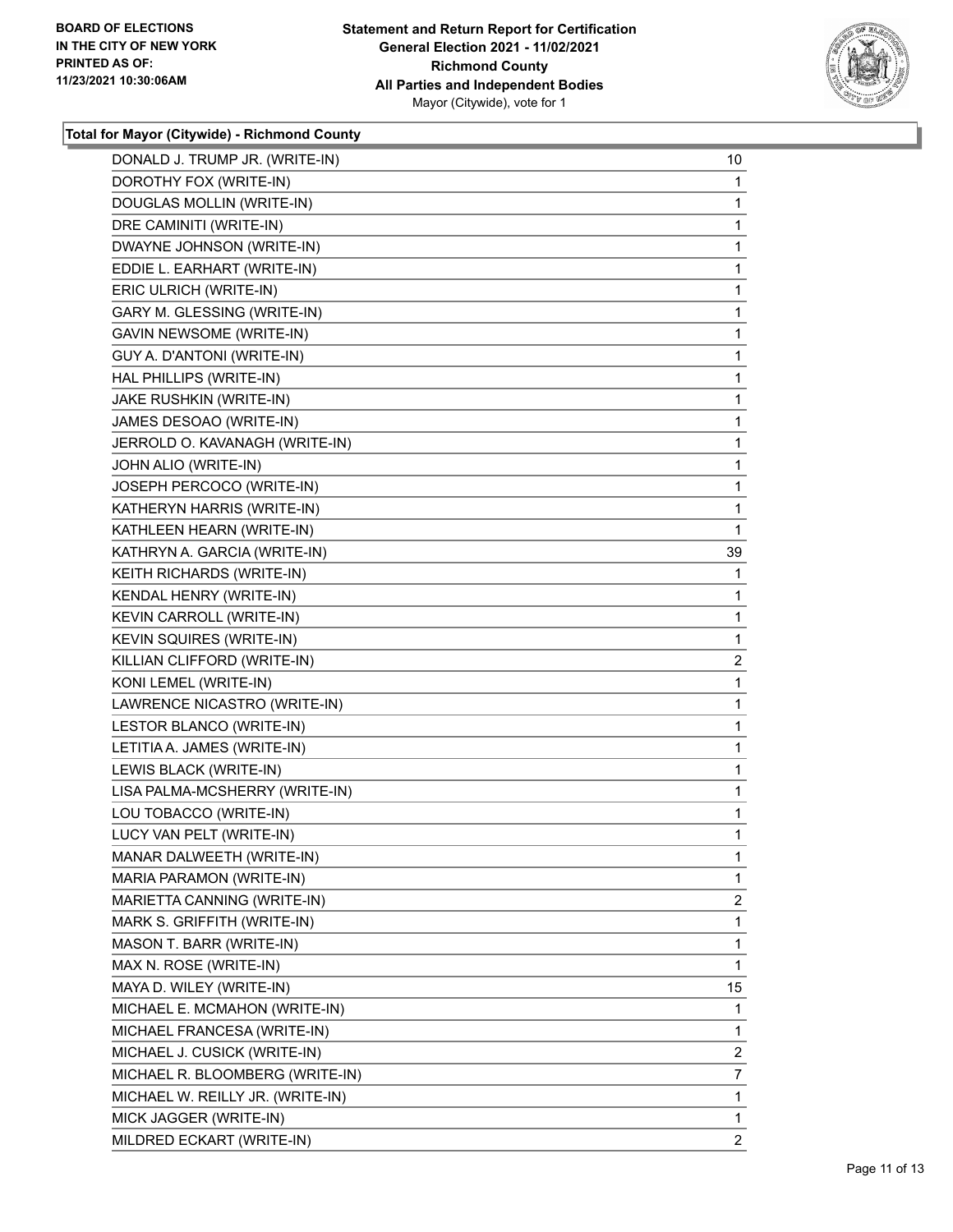

## **Total for Mayor (Citywide) - Richmond County**

| OLIVIA BLASI (WRITE-IN)                   | 2       |
|-------------------------------------------|---------|
| PAMELA CORMICA (WRITE-IN)                 | 1       |
| PAPERBOY LOVE PRINCE (WRITE-IN)           | 1       |
| RANDY KAMINSKY (WRITE-IN)                 | 1       |
| ROBERT A. ZIMMERMAN (WRITE-IN)            | 1       |
| ROCCO SHIRRIPA (WRITE-IN)                 | 1       |
| RODNEY HARRISON (WRITE-IN)                | 1       |
| ROSA LUXEMBERG (WRITE-IN)                 | 1       |
| RUDOLPH W. GIULIANI (WRITE-IN)            | 2       |
| RYAN DALTON (WRITE-IN)                    | 1       |
| SAL ALBANESE (WRITE-IN)                   | 2       |
| SCOTT M. STRINGER (WRITE-IN)              | 7       |
| SERGEI PEROTINE (WRITE-IN)                | 1       |
| SHAUN DONOVAN (WRITE-IN)                  | 1       |
| SHLOMA FRIEDMAN (WRITE-IN)                | 1       |
| STACEY CUCUCZA (WRITE-IN)                 | 1       |
| STEVEN MATTEO (WRITE-IN)                  | 3       |
| TERESA HALBREHDER (WRITE-IN)              | 1       |
| THOMAS COCOZZA JR. (WRITE-IN)             | 1       |
| THOMAS DOWNS (WRITE-IN)                   | 1       |
| THOMAS J. REILLY (WRITE-IN)               | 1       |
| TIMOTHY PAVLACKA (WRITE-IN)               | 1       |
| TOM FRAHER (WRITE-IN)                     | 1       |
| UNATTRIBUTABLE WRITE-IN (WRITE-IN)        | 36      |
| UNCOUNTED WRITE-IN PER STATUTE (WRITE-IN) | 8       |
| USHER ZELIG BILLER (WRITE-IN)             | 1       |
| WARREN WILHELM JR. (WRITE-IN)             | 1       |
| WILLIAM A. ESSEK SR. (WRITE-IN)           | 1       |
| WILLIAM GAULT (WRITE-IN)                  | 1       |
| WILLIAM GRANDNER (WRITE-IN)               | 1       |
| <b>Total Votes</b>                        | 105,334 |
| Unrecorded                                | 1,829   |